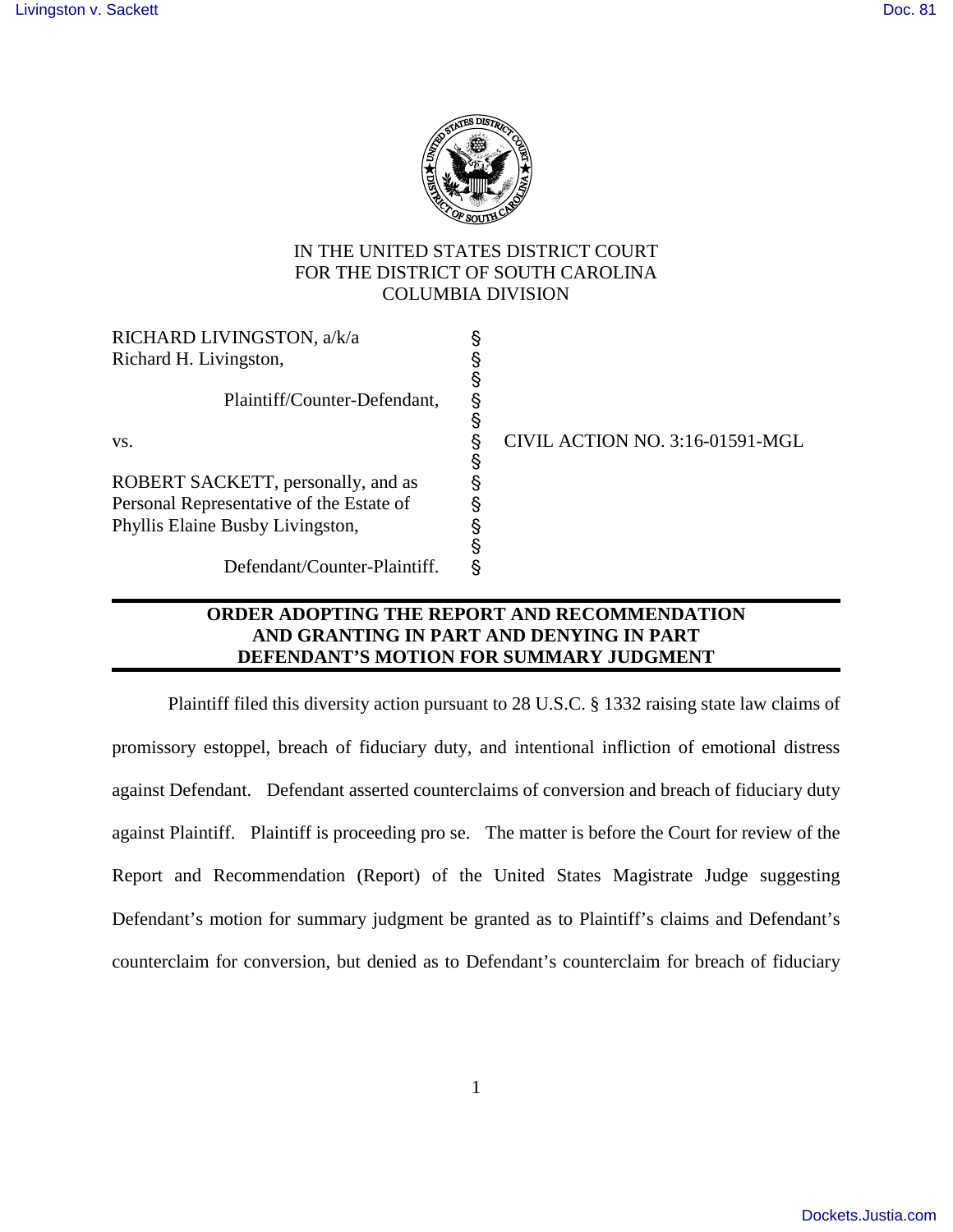duty, which fails to state a claim. The Report was made in accordance with 28 U.S.C. § 636 and Local Civil Rule 73.02 for the District of South Carolina.

The Magistrate Judge makes only a recommendation to this Court. The recommendation has no presumptive weight. The responsibility to make a final determination remains with the Court. *Mathews v. Weber*, 423 U.S. 261, 270 (1976). The Court is charged with making a de novo determination of those portions of the Report to which specific objection is made, and the Court may accept, reject, or modify, in whole or in part, the recommendation of the Magistrate Judge or recommit the matter with instructions.  $28 \text{ U.S.C.}$  §  $636(b)(1)$ .

The Magistrate Judge filed the Report on July 14, 2017, but the parties failed to file any objections to the Report. "[I]n the absence of a timely filed objection, a district court need not conduct a de novo review, but instead must 'only satisfy itself that there is no clear error on the face of the record in order to accept the recommendation.'" *Diamond v. Colonial Life & Acc. Ins. Co.*, 416 F.3d 310, 315 (4th Cir. 2005) (quoting Fed. R. Civ. P. 72 advisory committee's note). Moreover, a failure to object waives appellate review. *Wright v. Collins*, 766 F.2d 841, 845-46 (4th Cir. 1985).

After a thorough review of the Report and the record in this case pursuant to the standard set forth above, the Court adopts the Report and incorporates it herein. Therefore, it is the judgment of the Court Defendant's motion for summary judgment is **GRANTED IN PART** as to Plaintiff's claims and Defendant's counterclaim for conversion. Defendant's motion is **DENIED IN PART** as to Defendant's counterclaim for breach of fiduciary duty, and that counterclaim is **DISMISSED WITH PREJUDICE** for failure to state a claim.